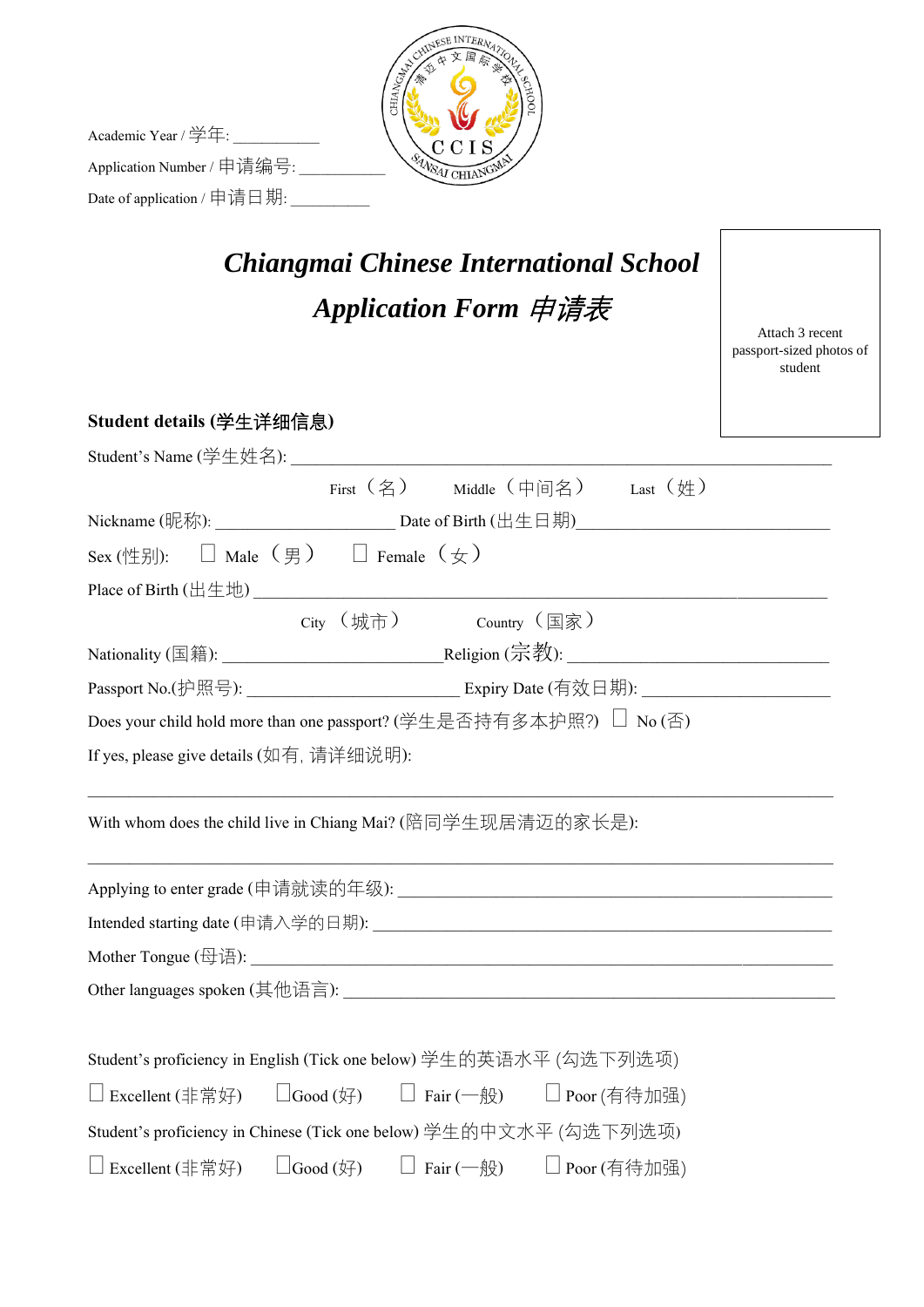## Lunch Please state any dietary requirements (vegetarian/halal/kosher other.) 请说明午餐的饮食要求(素食/清真/犹太食等)

| Do students have any allergies to food or medicine? 学生有无食物或药物过敏史。 |
|-------------------------------------------------------------------|
| $\Box$ No $\Box$ Yes (please specify)                             |
| Does the student have any illness or medical problem? 学生有无病史。     |
| $\Box$ No $\Box$ Yes (please specify)                             |
| Any brother and sister. 学生有无兄弟姐妹。                                 |

\_\_\_\_\_\_\_\_\_\_\_\_\_\_\_\_\_\_\_\_\_\_\_\_\_\_\_\_\_\_\_\_\_\_\_\_\_\_\_\_\_\_\_\_\_\_\_\_\_\_\_\_\_\_\_\_\_\_\_\_\_\_\_\_\_\_\_\_\_\_\_\_\_\_\_\_\_\_\_\_\_\_\_\_\_\_\_\_

No Yes (please specify) Brother\_\_\_\_\_\_\_\_\_\_\_\_\_, Sister\_\_\_\_\_\_\_\_\_\_\_\_\_\_

## **Student information - Academic (**学生信息)

Previous schools attended (Please provide copies of records of the last two school years) Give details of schools attended (list

most recently attended school first)

曾就读学校的学习表现(请提供学生近两年的成绩单复印件)以及学生在校期间表现详情 (列出最近就读学校的表现情况为最佳)

| Name of school | Grade(s) | Location | From | To            |
|----------------|----------|----------|------|---------------|
| 学校名称           | 成绩       | 学校地址     | 自(起) | 至<br>$\vdash$ |
|                |          |          |      |               |
|                |          |          |      |               |

| Family Details (家庭详细信息) |                                                | Attach 2 recent<br>passport-sized photos of<br>father |
|-------------------------|------------------------------------------------|-------------------------------------------------------|
| Father 父亲               |                                                |                                                       |
|                         | Surname (姓氏): $\qquad \qquad$ First name (名字): |                                                       |
|                         | Date of Birth (出生日期): Place of Birth (出生地):    |                                                       |
|                         |                                                |                                                       |
|                         | Occupation/Job Title (职业/ 职称):                 |                                                       |
|                         |                                                |                                                       |
| Office Address (办公地址):  |                                                |                                                       |

 $\_$  , and the set of the set of the set of the set of the set of the set of the set of the set of the set of the set of the set of the set of the set of the set of the set of the set of the set of the set of the set of th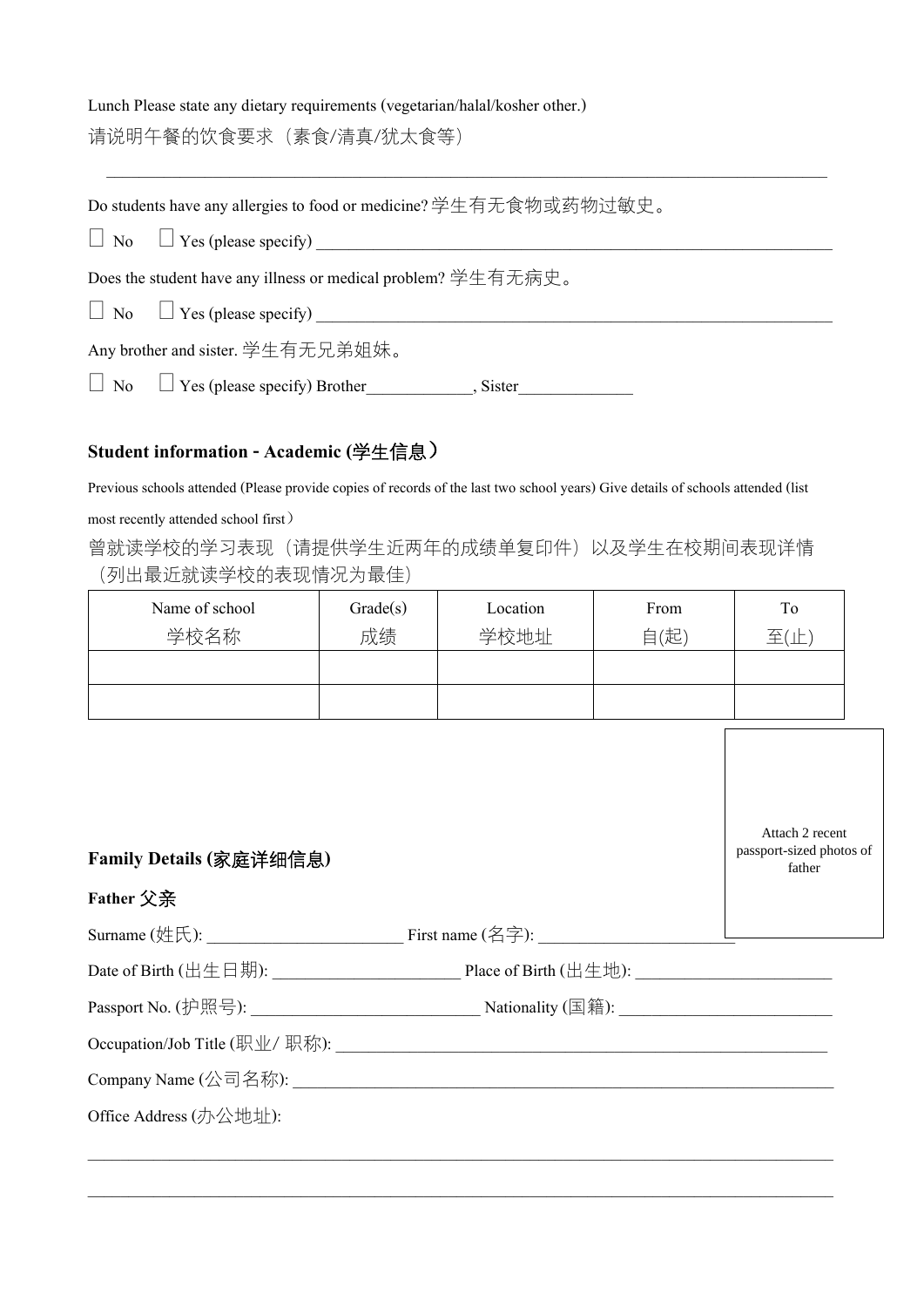| Home Address (家庭住址):                     |                                                       |
|------------------------------------------|-------------------------------------------------------|
|                                          |                                                       |
|                                          |                                                       |
|                                          |                                                       |
| Mobile (移动电话): _________________________ |                                                       |
|                                          |                                                       |
|                                          | Attach 2 recent<br>passport-sized photos<br>of mother |
| Mother 母亲                                |                                                       |
|                                          |                                                       |
|                                          |                                                       |
|                                          |                                                       |
|                                          |                                                       |
|                                          |                                                       |
| Office Address (办公地址):                   |                                                       |
| Home Address (家庭住址):                     |                                                       |
|                                          |                                                       |
|                                          |                                                       |
| Mobile (移动电话): _______________________   |                                                       |
| Emergency contact: 紧急联系人信息               |                                                       |
|                                          |                                                       |
|                                          |                                                       |
|                                          |                                                       |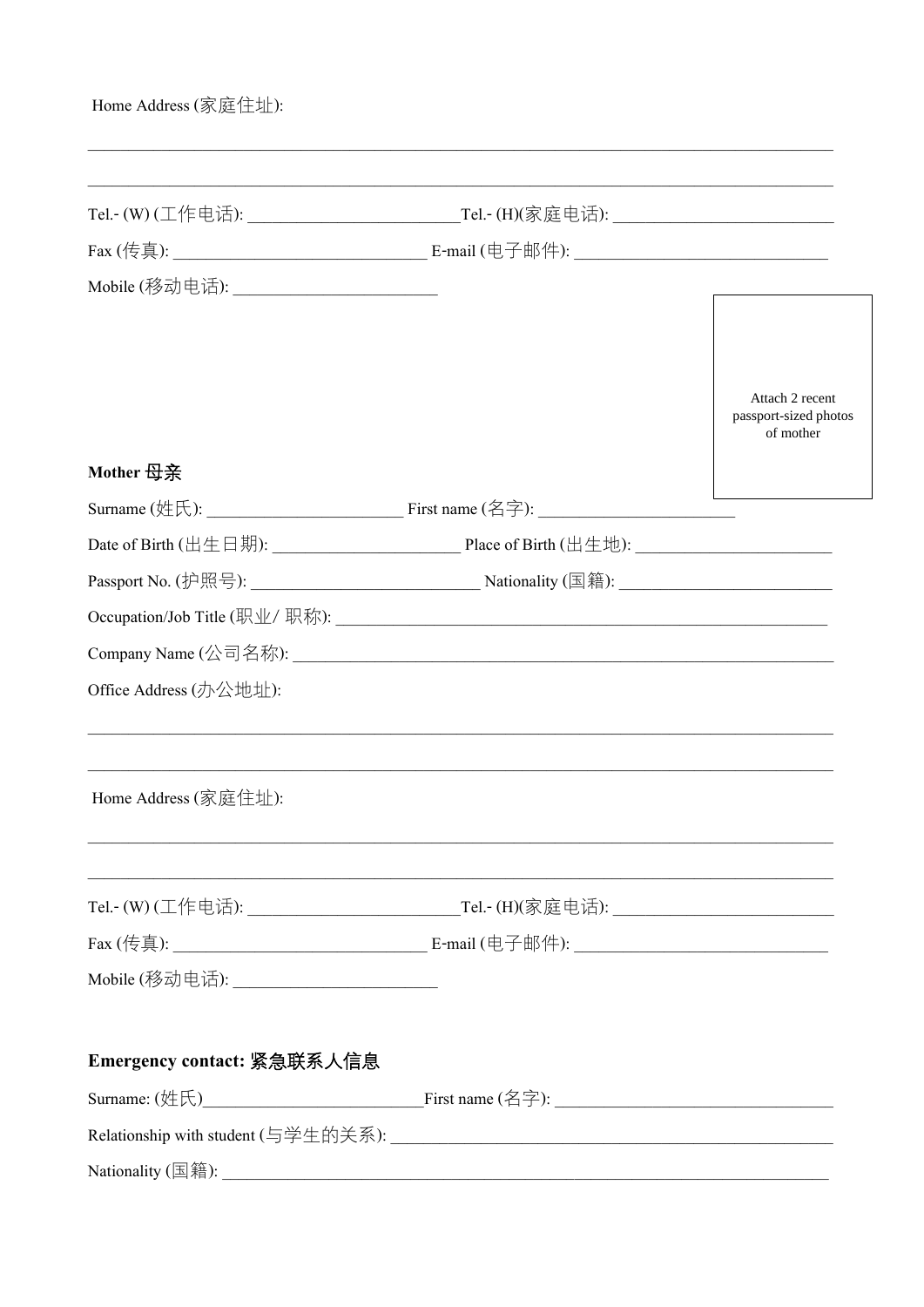| Office Address (办公地址):                                                            |                                                                                                                     |
|-----------------------------------------------------------------------------------|---------------------------------------------------------------------------------------------------------------------|
|                                                                                   |                                                                                                                     |
| Home Address (家庭住址):                                                              |                                                                                                                     |
|                                                                                   |                                                                                                                     |
|                                                                                   |                                                                                                                     |
|                                                                                   |                                                                                                                     |
| Mobile (移动电话): ________________________                                           |                                                                                                                     |
| 用的人)                                                                              | Financial details Please confirm who will be responsible for paying the school fees. (请告知具体支付学校费                    |
| □ Parent $(\Diamond \oplus)$ □ Employer (公司)                                      | □ Parent and Employer (父母和公司)                                                                                       |
|                                                                                   | If you are sharing the payment with your employer, please outline what proportion your employer will be             |
|                                                                                   | contributing. If the employer is responsible for paying the part or all of the fees, please provide information for |
|                                                                                   | invoicing purposes: (如果是您和您的公司共同支付学费, 请告知您和公司的支付比例, 如果                                                              |
| 公司负责支付部分或全部费用, 请提供资料, 以供开具发票。)                                                    |                                                                                                                     |
|                                                                                   | Name of Employer (公司名称) Name of Employer (公司名称)                                                                     |
|                                                                                   |                                                                                                                     |
|                                                                                   |                                                                                                                     |
|                                                                                   |                                                                                                                     |
|                                                                                   |                                                                                                                     |
|                                                                                   |                                                                                                                     |
|                                                                                   | Classroom Without Walls (CWW): Classroom Without Walls (CWW) activities are encouraged as an                        |
|                                                                                   | important part of a student's education. This annual event is compulsory for all grade level here at CCIS. Parents  |
|                                                                                   | will receive full details of the activity in advanced. Your child has permission to participate in Classroom        |
|                                                                                   | Without Walls (CWW) off school premises. Your child will be accompanied by an adult to whom the Head of             |
| School has delegated authority and responsibility for the care of the student(s). |                                                                                                                     |
| 并由一名成年人陪同,校长已将照顾学生的权力和责任交给他。                                                      | 无墙教室(CWW): 鼓励开展无墙教室活动被作为学生教育的重要组成部分。这个年度活动是 CCIS 所<br>有年级的必修课, 家长将收到有关活动的详细信息。您的孩子有权在学校外参加无墙教室 (CWW),               |